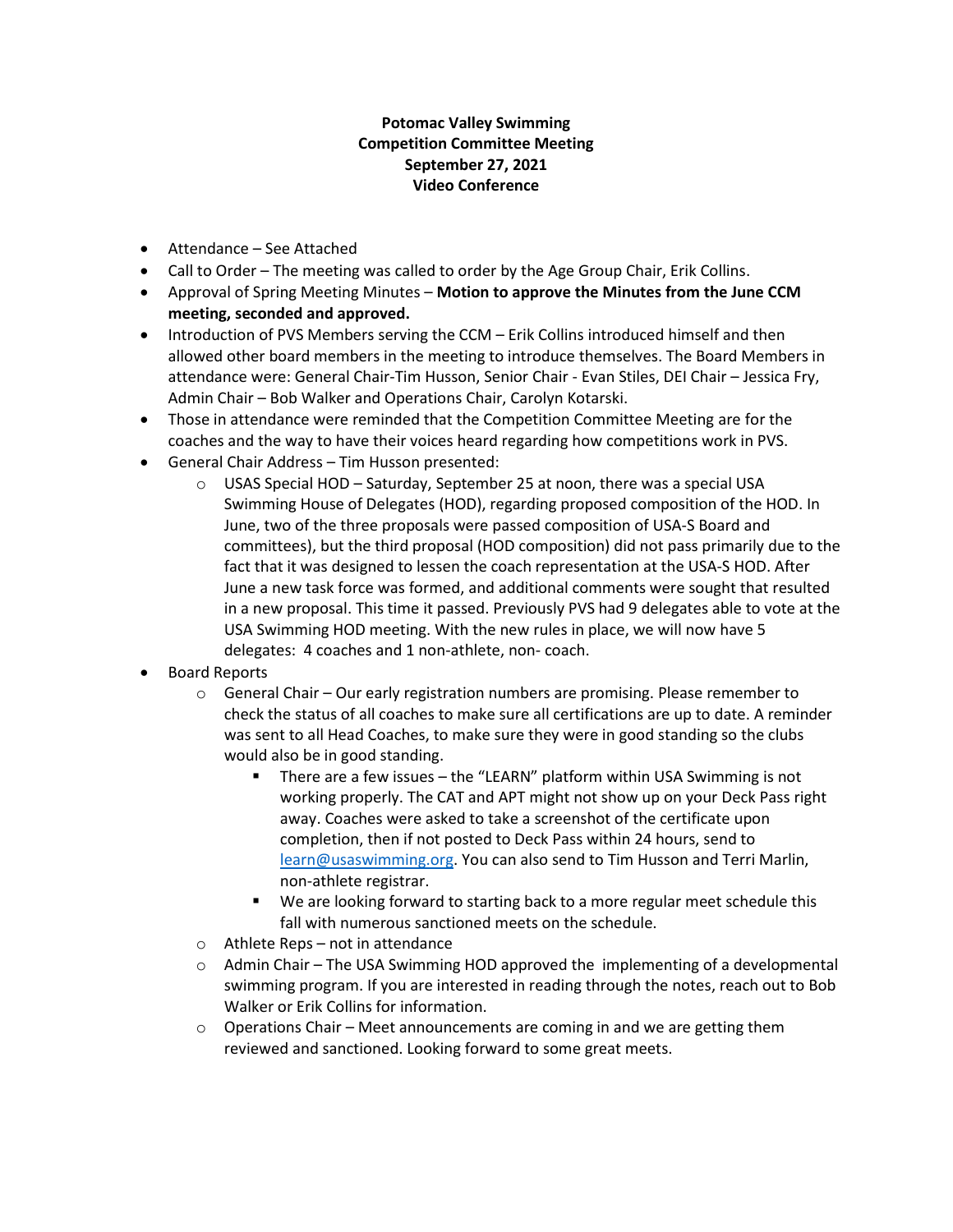- $\circ$  Senior Chair Evan wanted to congratulate and thank everyone getting through the past year. It took a village and PVS did a great job getting swimmers in the water. Looking forward to getting back to some sort of normalcy. We had a good summer.
- $\circ$  Age Group Chair Erik reported a little more on the Developmental Competition Model by USA-S HOD. This program will be targeted at the developmental 12&U athletes and he feels primarily for the athletes in smaller LSCs. In his opinion PVS does a pretty good job giving the younger and new swimmers opportunities to complete
	- The summer Championship meets went well this summer; thank you to all who worked so hard on them.
	- We likely will not allow spectators through the end of the calendar year. USA Swimming is still proceeding month to month. Additionally, there are still capacity limits in most facilities and for now the stands will likely be used to house swimmers. As long as spectators are not permitted there will be live streaming.
- o Safe Sport Chair not in attendance
- $\circ$  DEI Chair Jessica Fry is transitioning her position from Rob Green. The two of them will continue to work together and she hope to grow DEI Committee and will be planning the next meeting soon.
- $\circ$  Coaches Reps Trish Buswell the Swimposium was great and wished that more had joined. She enjoyed being a part of it.
- $\circ$  Officials Rep not in attendance
- Recap: Summer 2021 LCM Champs There was a brief recap of the three PVS Long Course Championship meet. All comments were positive and the club hosts and officials were thanked for all their hard work.
- PVS Meets Schedule for 2022-2023 **Motion to approve the PVS meet Schedule as proposed for the 2022-2023 season, seconded and approved.** 
	- o Club meet bids will be due and will be approved at the Winter CCM meeting.
- PVS Outstanding Athlete Awards discussion There were a couple discussions over the summer regarding the OA for this past year. Erik Collins asked the question: "should we continue with awards program or hold off until next year since the 2020-2021 season was so different?".
	- $\circ$  The majority of the body were in favor of having the awards for this past season and that the swimmers deserved to be recognized.
	- $\circ$  We will work on putting together the ballot in the coming weeks and once finalized, we will send out. This will have to be finalized at the Winter CCM.
	- o **Motion to move the voting for OA from the fall meeting to the winter based upon the Covid circumstances, the online form will be released by November 1, nominations due December 1 in time for voting to begin, seconded and approved.**
- Approval of Athlete Travel Reimbursement 9 swimmers submitted reimbursement.
- MAAPP 2.0 Rollout The new guidelines went into effect on Sept. 1. All clubs should be compliant. There are a few changes including: communications between coaches and athletes has been extended to between 5am to 9 pm, with exceptions allowed in the case of last minute meet changes or in the case of an emergency. Remember there must be another adult on any communication. The age range needs to be no more than a 4 year window for changing in the locker rooms. If the age range is greater than there must be a separate, enclosed space to accommodate those outside the age range. This can be done by designating a stall or something similar in the locker room.
- New Business no new business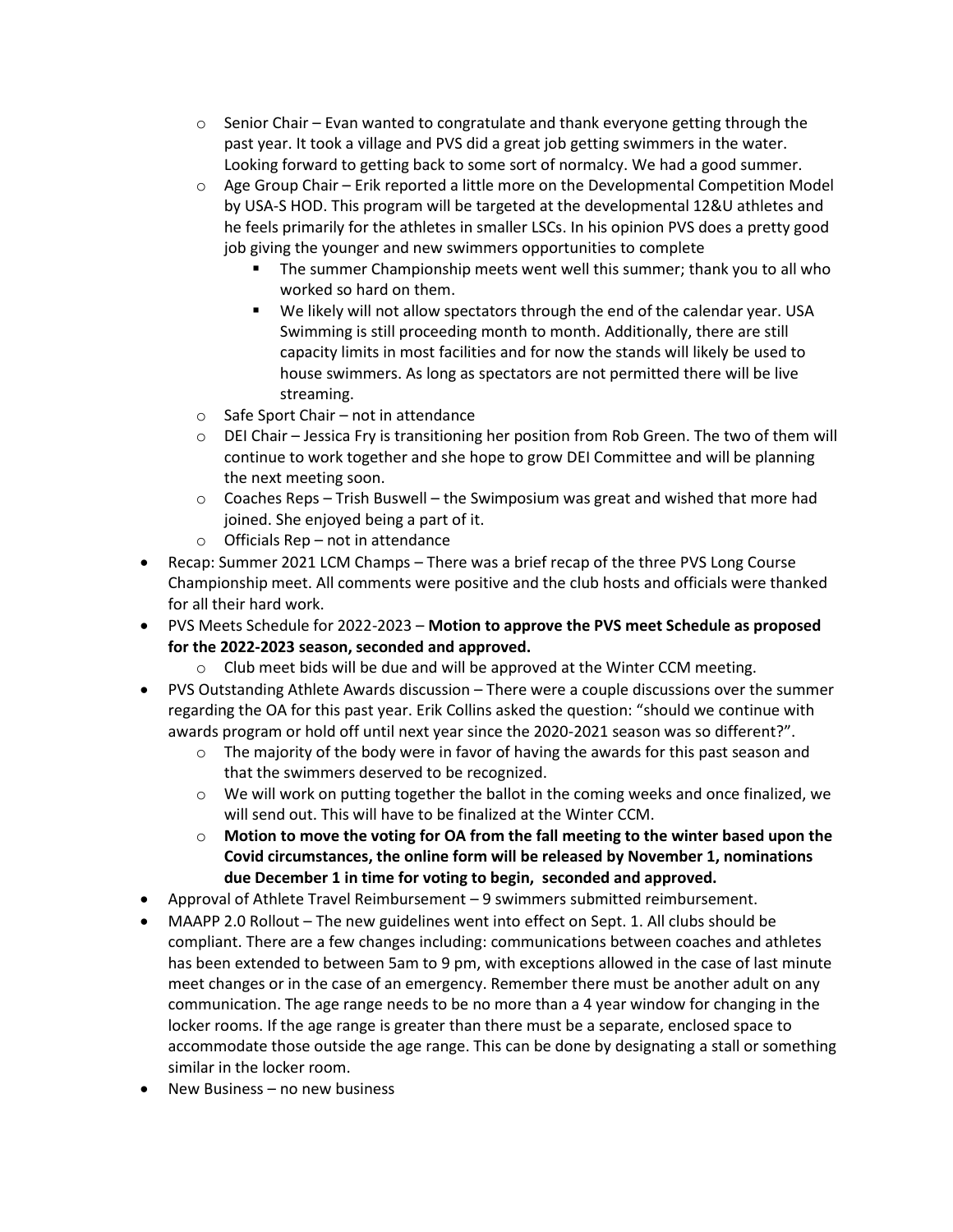- Old Business no old business
- Winter Meeting Date (Virtual) Tuesday, January 18, 2022
- Erik wanted to say thank you to all the volunteers and officials to help make all the meet happen this past year.
- Adjourn: Good night and good luck this year!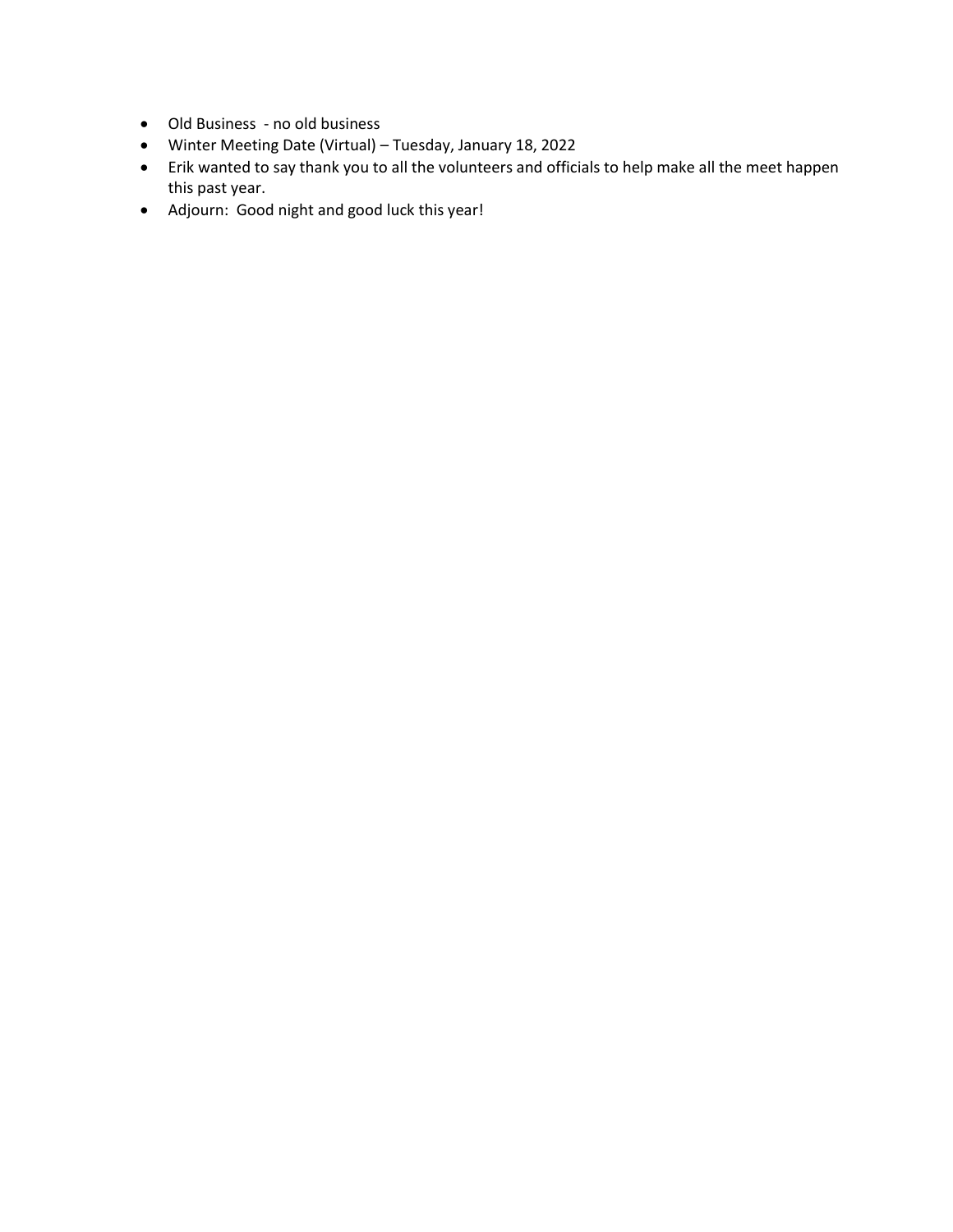| <b>Name</b>                   | <b>Clubs</b> |
|-------------------------------|--------------|
| Tim Husson - PVS              | AAC          |
| <b>Heather Haddock - MAKO</b> | APAC         |
| Terri Marlin - PVS            | ASA          |
| Priya Aurora - TANK           | <b>ASTS</b>  |
| Thomas Ugast - NCAP           | <b>BWST</b>  |
| Reid Richardson - RIPS        | <b>CSC</b>   |
| Evan Stiles - AAC/PVS         | <b>DCPR</b>  |
| Mike Macdonald - WSH          | <b>DRAG</b>  |
| Lynne Gerlach - MSSC          | <b>ERSC</b>  |
| Jared Miller - WEA            | <b>FAA</b>   |
| Paris Jacobs - MACH           | FAST         |
| Mun Young Joung - MOON        | <b>FISH</b>  |
| <b>Torey Ortmayer - YORK</b>  | <b>FXFX</b>  |
| Ailynn Park - APAC            | <b>HACC</b>  |
| Mat Campet - YORK             | JFD          |
| <b>Bruce Gemmell - NCAP</b>   | LIFE         |
| Erik Collins- PVS             | MACH         |
| JaNise Hyson - ASTS           | <b>MAKO</b>  |
| Moon Cha - TRA                | <b>MOON</b>  |
| Patricia Wilson - RY          | MSSC         |
| Dan Jacobs - MACH             | <b>NCAP</b>  |
| Aaron Dean - OCCS             | <b>OCCS</b>  |
| Robert Walker - ASA           | <b>PAC</b>   |
| Richard Romero - HACC         | <b>PGPR</b>  |
| Jessica Fry - NCAP            | PM           |
| <b>Trish Buswell - NCAP</b>   | <b>RIPS</b>  |
| Kevin Pan - DRAG              | RMSC         |
| Matt Salerno - FXFX           | <b>RWST</b>  |
| Michael Kraeuter - BWST       | RY           |
| George "Kyle" McDaniel- NCAP  | SDS          |
| Dan Rhinehart - LIFE          | SNOW         |
| Karyn McCannon - NCAP         | STJS         |
| Mat Campet - YORK             | <b>TANK</b>  |
| Henry Tollefson - TOLL        | <b>TOLL</b>  |
| Nicole Erickson - FISH        | <b>TRA</b>   |
| Greg York - MACH              | <b>TRA</b>   |
| Carolyn Kotarski - PVS        | WEA          |
| Rob Green - DCPR              | <b>WSH</b>   |
| Megan Bartlett - CSC          | <b>YORK</b>  |
| Melanie McKula - SDS          |              |
| Mary Dowling - NCAP           |              |
| Andrew Killian - FAA          |              |
| Megan Bartlett - CSC          |              |
| Ian Handerhan - SDS           |              |
| David Jeremiah - STJS         |              |
| Kent Williams - RMSC          |              |
|                               |              |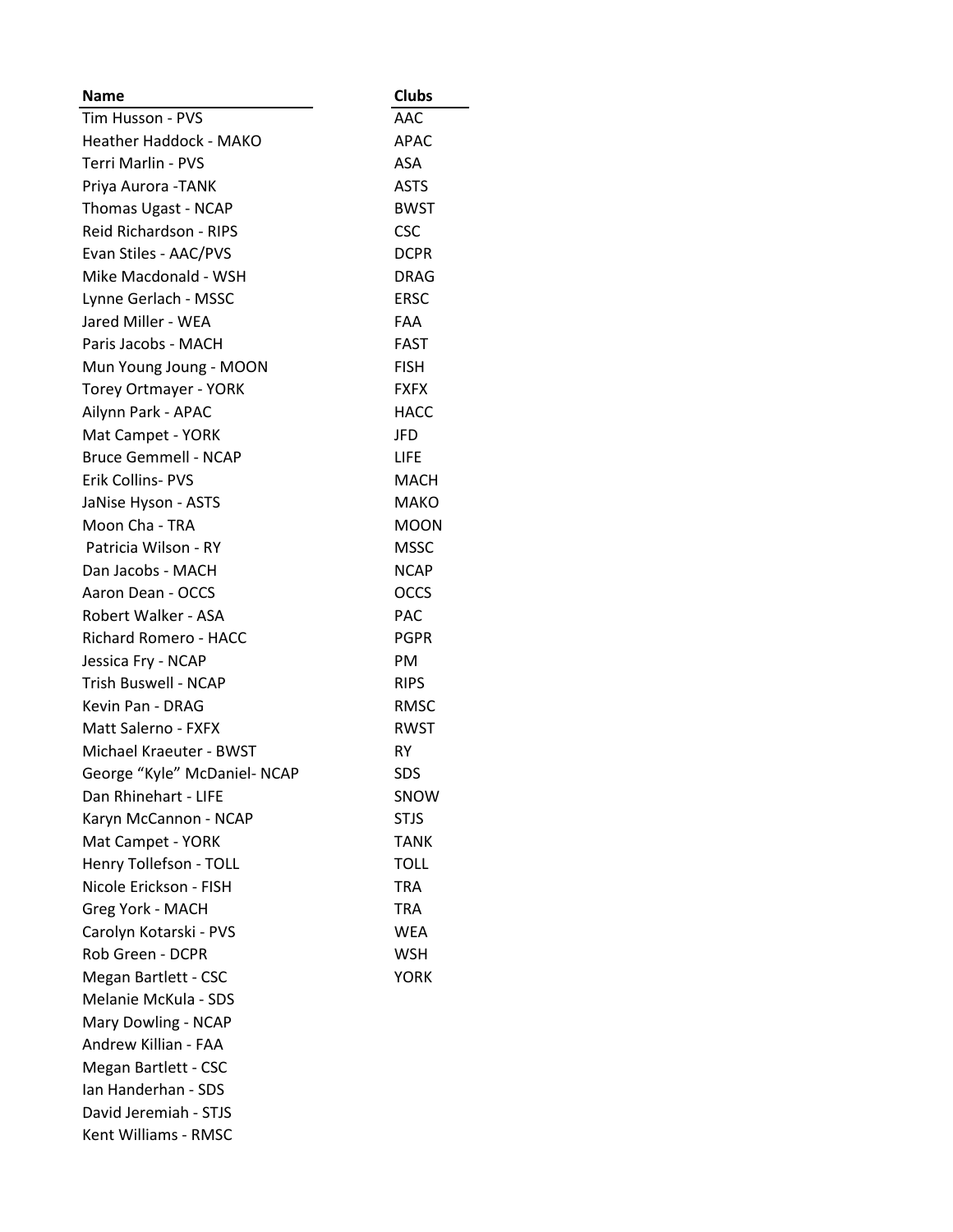Kelly Rowell - UN Corey Wallace - PGPR Anise Foreman - ERSC Teresa Meike - SNOW Jordan M - ? Cherlynn Venit - PAC Shawn Mansfield -VLAC Ray Benecki - FISH Manga Dalizu - FAST Tim Kelly - NCAP Margaret Williams - RWST Bob Brofft - PM Joseph Flaherty - JFD Trish Buswell - NCAP Bryce Bohman - NCAP Shandra Richardson - RIPS